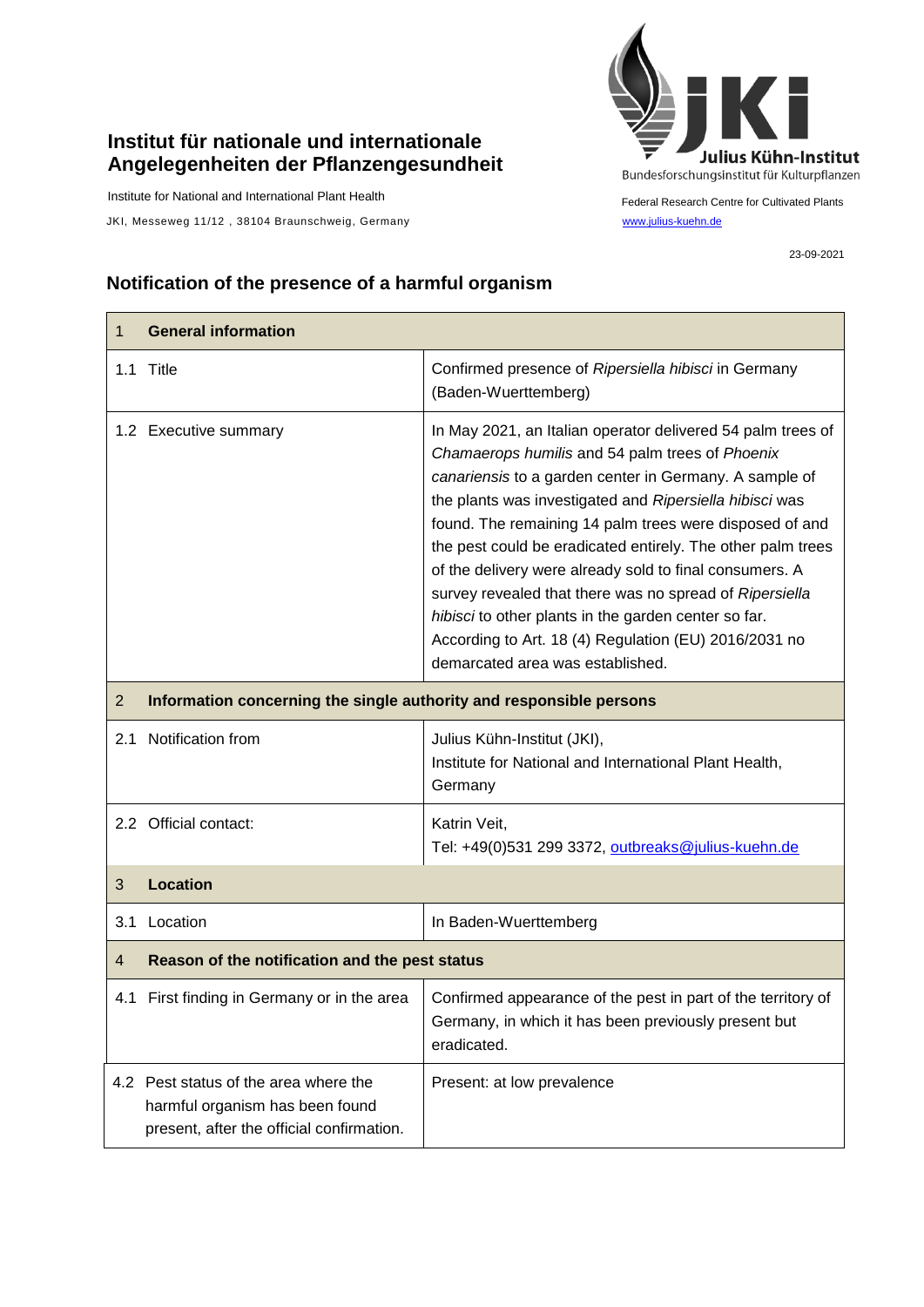|         | 4.3 Pest status in Germany before the<br>official confirmation of the presence, or<br>suspected presence, of the harmful<br>organism. | Present: only in some parts of Germany                                                                                                                                                                           |  |
|---------|---------------------------------------------------------------------------------------------------------------------------------------|------------------------------------------------------------------------------------------------------------------------------------------------------------------------------------------------------------------|--|
|         | 4.4 Pest status in Germany after the<br>official confirmation of the presence of<br>the harmful organism.                             | Present: only in some parts of Germany                                                                                                                                                                           |  |
| 5       | Finding, sampling, testing and confirmation of the harmful organism                                                                   |                                                                                                                                                                                                                  |  |
| 5.1     | How the presence or appearance of<br>the harmful organism was found.                                                                  | Trace back and forward inspection related to the specific<br>presence of the pest concerned.<br>The plant protection service was informed about the<br>delivery of palm trees from Italy, which may be infested. |  |
|         | 5.2 Date of finding:                                                                                                                  | 16-08-2021                                                                                                                                                                                                       |  |
|         | 5.3 Sampling for laboratory analysis.                                                                                                 | Date of sampling: 18-08-2021                                                                                                                                                                                     |  |
|         | 5.4 Name and address of the Laboratory                                                                                                | Landwirtschaftliches Technologiezentrum Augustenberg<br>(LTZ) - Referat 33<br>Neßlerstraße 25<br>76227 Karlsruhe<br>Germany                                                                                      |  |
| $5.5\,$ | Diagnostic method                                                                                                                     | According to peer reviewed protocols (PM 7/55 (1) -<br>Ripersiella hibisci), morphological identification                                                                                                        |  |
|         | 5.6 Date of official confirmation of the<br>harmful organism's identity.                                                              | 20-08-2021                                                                                                                                                                                                       |  |
| 6       | Infested area, and the severity and source of the outbreak in that area                                                               |                                                                                                                                                                                                                  |  |
| 6.1     | Characteristics of the infested area<br>and its vicinity.                                                                             | Physically closed conditions: greenhouse<br>Plant to be (re)planted or reproduced                                                                                                                                |  |
|         | 6.2 Host plants in the infested area and its<br>vicinity                                                                              | Chamaerops humilis, Phoenix canariensis                                                                                                                                                                          |  |
| 6.3     | Infested plant(s), plant product(s) and<br>other object(s).                                                                           | Chamaerops humilis (2 pce), Phoenix canariensis (12 pce)                                                                                                                                                         |  |
|         | 6.4 Severity of the outbreak.                                                                                                         | A survey of the other plants in the concerned garden<br>center revealed, that there was no spread of Ripersiella<br>hibisci. Only palm trees of the delivery from Italy were<br>infested.                        |  |
|         | 6.5 Source of the outbreak                                                                                                            | An Italian operator delivered 54 palm trees of Chamaerops<br>humilis and 54 palm trees of Phoenix canariensis to the<br>garden center in Germany.                                                                |  |